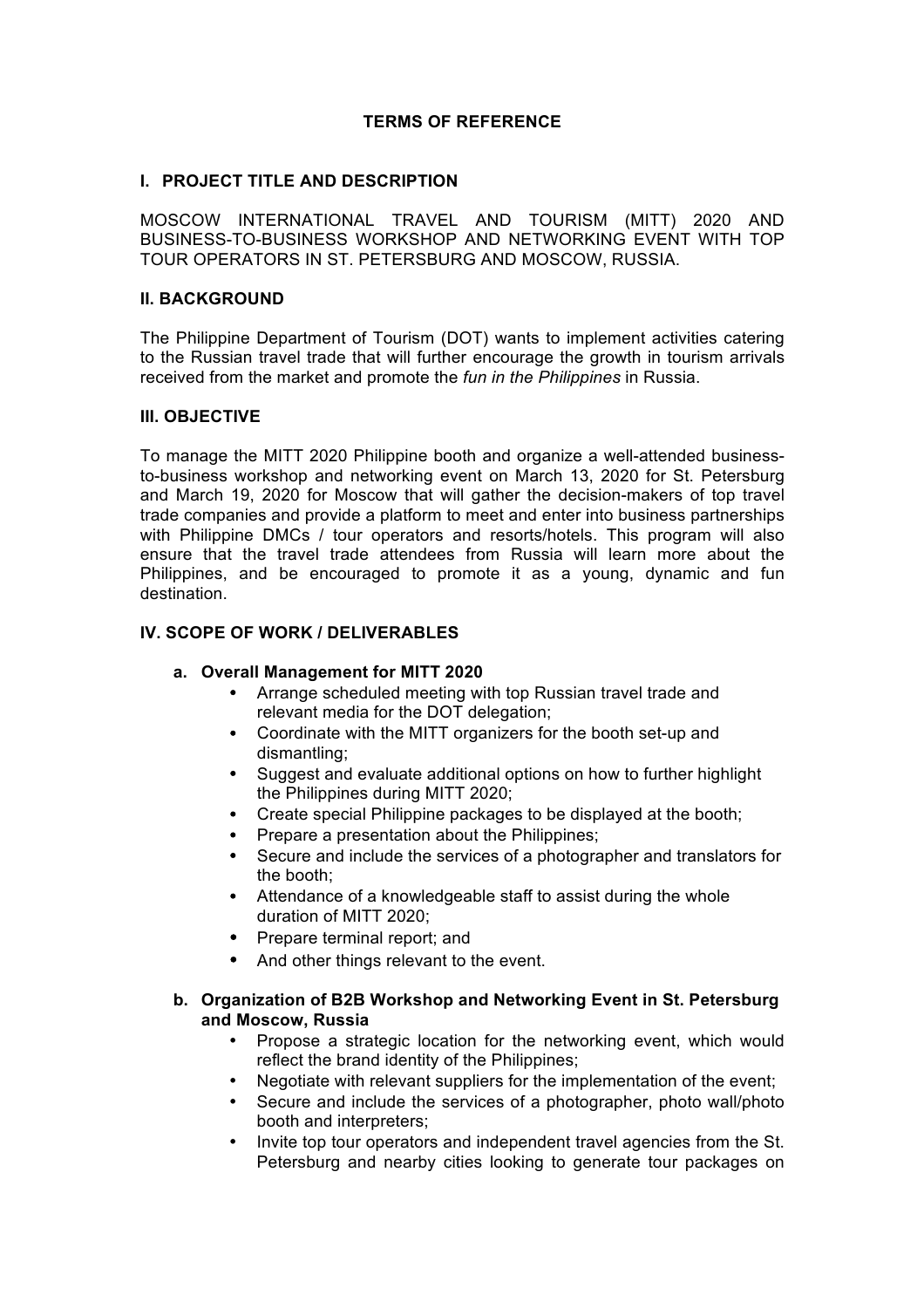the Philippines and partnering with Philippine DMCs, hotels, and resorts to attend the event;

- Conduct pre and/or post event publicity;
- Create and maintain a Philippine mailing list;
- Suggest creative ways to maximize the Philippines' partnerships with the travel trade industry, as a way of increasing consumer interest for the brand;
- Provide market intelligence

#### **c. Organization of accommodation of Philippine delegation**

• Find appropriate accommodation for the Philippine delegation that is the near the venue and negotiate for special rate.

### **d. Publicity generation**

- Develop an integrated PR plan/program partnering with relevant media platforms, indicating the target levels if reach/impact, and other forms of measurement that will reflect how an increase in awareness on the Philippines as a premier tourism destination will be achieved;
- Generate official press releases highlighting the Philippines' top travel destinations, and securing approval for the same before disseminating to an extensive media contacts list with high reach for consumers;
- **e. Generation of a comprehensive report including but not limited to current market updates and trends.**

#### **V. MINIMUM QUALIFICATIONS FOR SUPPLIERS**

- a. Full service Destination Marketing and Public Relations agency operating in the Russia, with relevant contacts in the travel trade and media, and is able to facilitate the requirements and deliverables as stipulated above
- b. Dedicated Account Manager and Account Director to oversee the project and coordinate with the DOT (include the credentials in the bid submission).
- c. Presentation of similar projects previously undertaken. If not available, please present case studies of projects undertaken in Russia.

### **VI. TIMELINE FOR BIDDING**

| February 24, 2020:        | Submission of bid proposals, inclusive of publicity<br>requirements according to these Terms of Reference,<br>budget breakdown and mandatory legal documents             |
|---------------------------|--------------------------------------------------------------------------------------------------------------------------------------------------------------------------|
| <b>February 25, 2020:</b> | Selection of the DOT Frankfurt office of the winning<br>Agency                                                                                                           |
| <b>February 26, 2020:</b> | Submission of revised plan, including timelines,<br>schedule of accomplishments, based on DOT Frankfurt<br>Office feedback on the winning bidder's original<br>proposal. |

**March 13, 2020:** B2B Workshop and Networking Event in St. Petersburg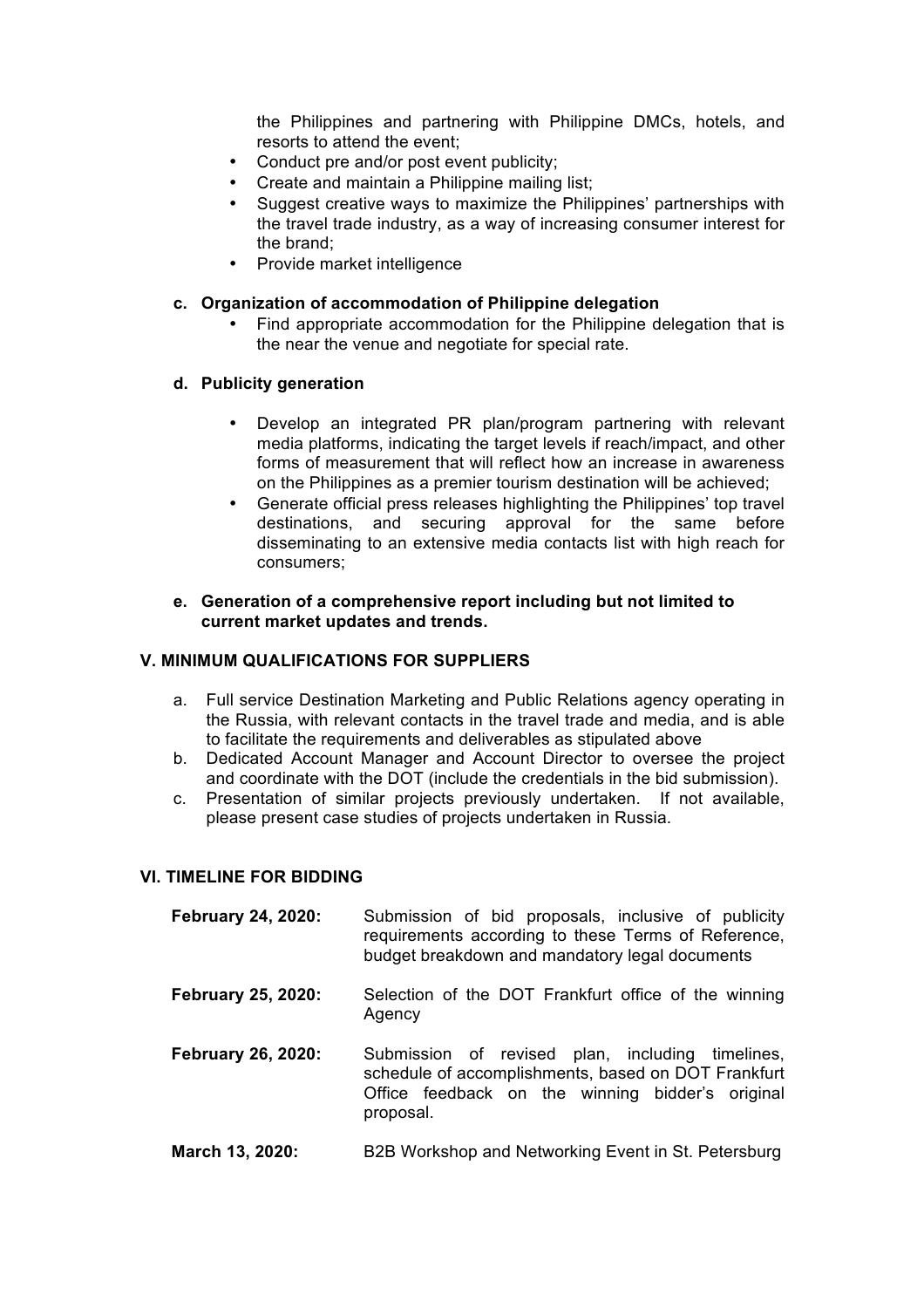| March 19, 2020:    | B2B Workshop and Networking Event in Moscow |
|--------------------|---------------------------------------------|
| March 17-19, 2020: | MITT 2020 event proper                      |
| April 1, 2020:     | Submission of post event report             |

# **VII. BUDGET**

- Total budget allocation for the project is €28,600.00 inclusive of taxes and other applicable fees, including but not limited to agency service fees, operational expenses, documentation costs, among others.
- Interested bidders must present a budget breakdown in their proposal. indicating the components of their proposed budget.

### **VIII. DOCUMENTARY REQUIREMENTS**

- Signed Terms of Reference (all pages should be initialed)
- Company registration documents and appropriate licenses
- Latest Tax clearance
- Company portfolio containing similar projects previously undertaken in the past 5 years.

The winning bid shall be determined based on the proposal with the most advantageous financial packaged cost, provided that the amount of the bid does not exceed the established total budget for the project.

# **IX. TERMS AND CONDITIONS**

- 1. The selected agency shall be subject to assessment by the DOT Frankfurt as to the effectiveness of any part or phase of the campaign launched. The DOT Frankfurt reserves the right to terminate the services of the winning bidder should any part of the deliverables be unsatisfactory.
- 2. Subject to the assessment by the DOT Frankfurt as to the performance of the agency for its implementation of the projects, the services of the selected agency may be re-contracted by DOT Frankfurt to implement supplemental programs, subject to additional budgets and a separate agreement.
- 3. Any excess remuneration or compensation in the form of rebate from production and media suppliers following the industry practice of compensating services of an agency shall be negotiated by the winning agency, and credited by the supplier in favor of the DOT Frankfurt in the form of additional promotional materials and/or extended media or PR placements, in order to maximize the effect and benefit of the campaign.

# **X. PAYMENT PROCEDURES**

Compliant with the procedures of the Philippine Government

Required supporting documents for payment: